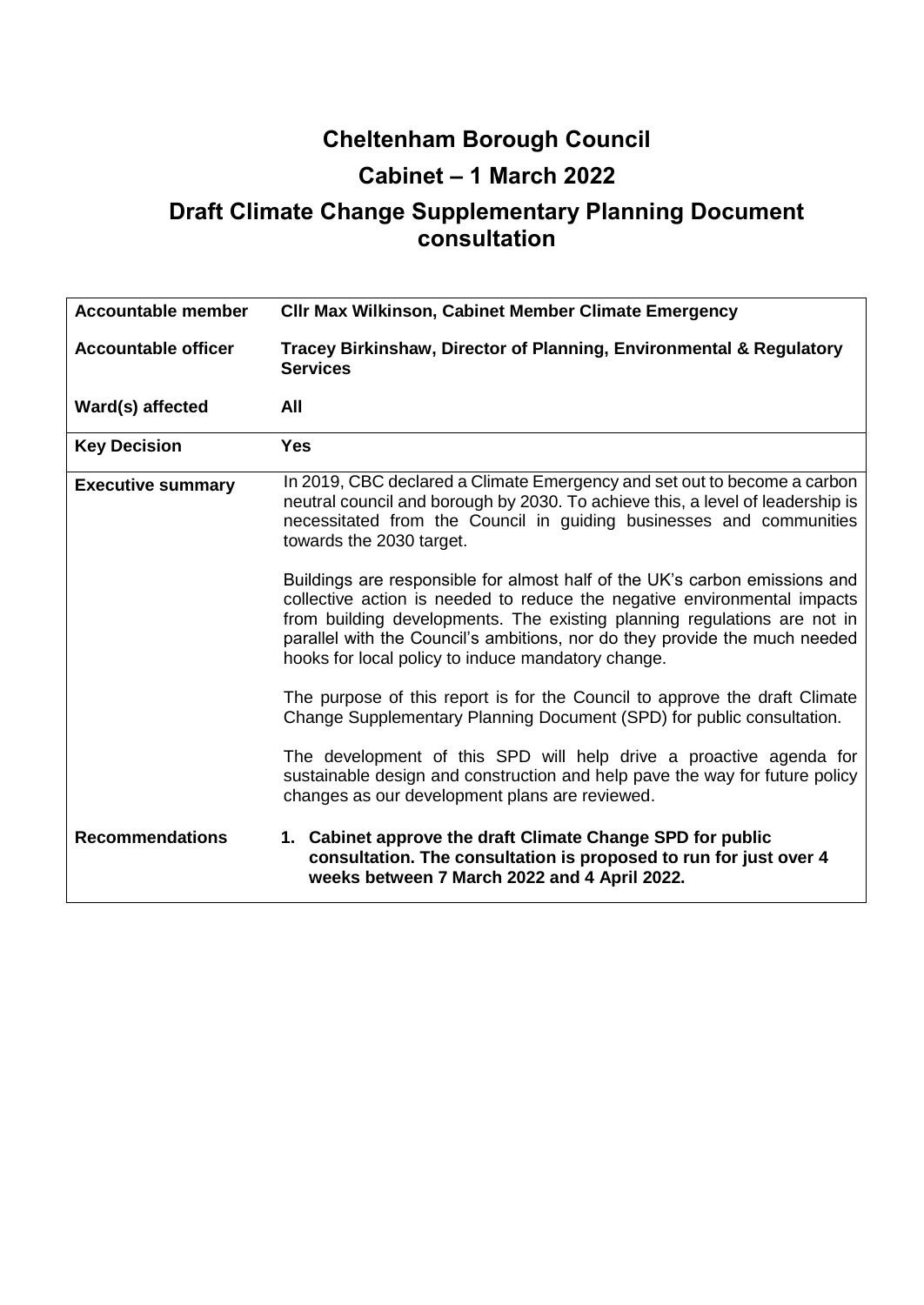| <b>Financial implications</b>                                                       | None arising from this report                                                                                                                                                                                                                                                                                                                                                                                                                                                                                                                                                             |  |  |  |  |  |  |  |
|-------------------------------------------------------------------------------------|-------------------------------------------------------------------------------------------------------------------------------------------------------------------------------------------------------------------------------------------------------------------------------------------------------------------------------------------------------------------------------------------------------------------------------------------------------------------------------------------------------------------------------------------------------------------------------------------|--|--|--|--|--|--|--|
|                                                                                     | <b>Contact officer: Gemma Bell, Head of Property, Finance and Assets</b><br>and Deputy Section 151 Officer, Gemma. Bell@cheltenham.gov.uk                                                                                                                                                                                                                                                                                                                                                                                                                                                 |  |  |  |  |  |  |  |
| <b>Legal implications</b>                                                           | The public consultation, and subsequent adoption of the Climate Change<br>Supplementary Planning Document should be undertaken in accordance<br>with the requirements set out within The Town and Country Planning<br>(Local Planning) (England) Regulations 2012.<br>Contact officer: Nick Jonathan, nick.jonathan@tewkesbury.gov.uk                                                                                                                                                                                                                                                     |  |  |  |  |  |  |  |
| <b>HR</b> implications<br>(including learning and<br>organisational<br>development) | None arising from this report<br>Contact officer: Georgie Tweddell, HR Business Partner, Publica,<br>georgie.tweddell@publicagroup.uk                                                                                                                                                                                                                                                                                                                                                                                                                                                     |  |  |  |  |  |  |  |
| <b>Key risks</b>                                                                    | As outlined in Appendix 1.                                                                                                                                                                                                                                                                                                                                                                                                                                                                                                                                                                |  |  |  |  |  |  |  |
| <b>Corporate and</b><br>community plan<br><b>Implications</b>                       | The SPD will directly contribute the following key priority in the 2019-2023<br>Corporate Plan: "Achieving a cleaner and greener sustainable environment<br>for residents and visitors"                                                                                                                                                                                                                                                                                                                                                                                                   |  |  |  |  |  |  |  |
| <b>Environmental and</b><br>climate change<br>implications                          | The SPD will provide a tool to enable planning policy to drive the change<br>we want to see from developers in tackling the climate emergency.<br>It will incorporate guidance on different aspects of sustainable design and<br>construction, including energy and carbon, climate change adaption, water<br>efficiency, flood prevention, pollution, sustainable transport, ecology,<br>biodiversity net gain, and waste reduction.<br>The SPD will drive positive change and will contribute to mitigating the<br>negative environmental impacts of the property development industry. |  |  |  |  |  |  |  |
| <b>Property/Asset</b><br><b>Implications</b>                                        | None arising from this report<br><b>Contact officer: Gemma Bell, Head of Property, Finance and Assets</b><br>and Deputy Section 151 Officer, Gemma. Bell@cheltenham.gov.uk                                                                                                                                                                                                                                                                                                                                                                                                                |  |  |  |  |  |  |  |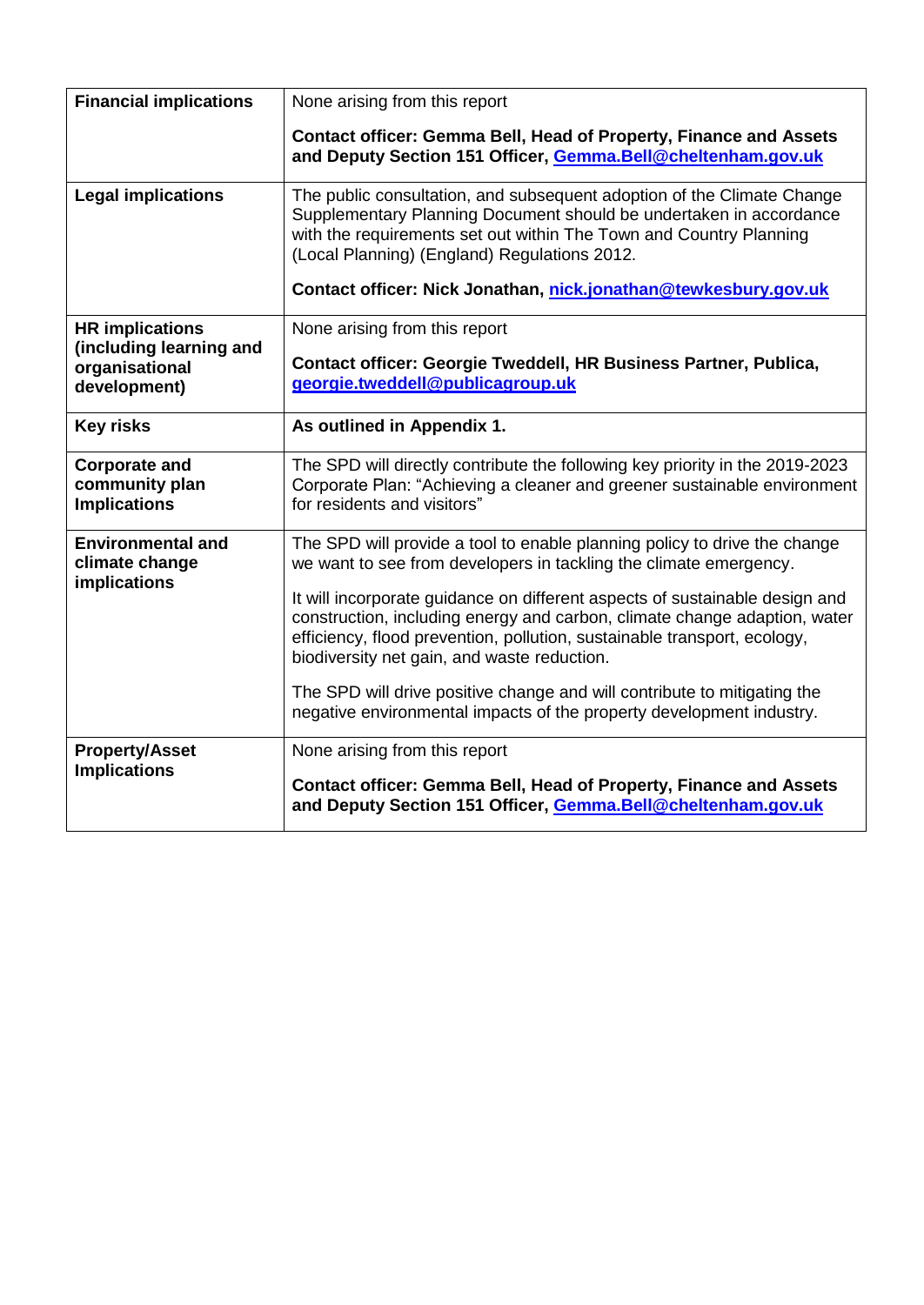### **1. Background Climate Change Context**

- **1.1** The Intergovernmental Panel on Climate Change's (IPCC's) special report on Global Warming, published in August 2021<sup>1</sup>, describes the enormous harm that a 2°C rise is likely to cause compared to a 1.5<sup>o</sup>C rise. The report went on to say that limiting Global Warming to 1.5<sup>o</sup>C may still be possible with ambitious action from national and sub-national authorities, civil society, the private sector, indigenous peoples and local communities. Additionally, the recent Intergovernmental Panel on Biodiversity and Ecosystem Services (IPBES) report stated that around 25% of the world's species are now at threat of extinction due to habitat loss and the effects of climate change<sup>2</sup>. Humanity is facing an unprecedented combination of crises in the natural systems we rely on.
- **1.2** The motion to declare a climate emergency was unanimously supported by full Council in February 2019 and subsequently endorsed by Cabinet in July 2019. The motion called on the Council to:
	- Declare a 'Climate Emergency';
	- Pledge to make Cheltenham carbon neutral by 2030, taking into account both production and consumption emissions;
	- Call on Westminster to provide the powers and resources to make the 2030 target possible;
	- Work with other governments (both within the UK and internationally) to determine and implement best practice methods to limit Global Warming to less than 1.5°C;
	- Continue to work with partners across the town, county and region to deliver this new goal through all relevant strategies and plans;
	- Report to Full Council within six months with the actions the Council will take to address this emergency.
- **1.3** The Climate Emergency Action Plan (CEAP) (Appendix 3) was presented to full Council on 21<sup>st</sup> February 2022. The CEAP sets out a number of tangible actions required for CBC to reach the goal of becoming a net zero carbon council and borough by 2030. It is explicit in stating that CBC must take on a leading role in multiple scenarios, including in the reduction of fossil fuel consumption and waste production within the borough. The production of a Climate Change SPD will support the requirements of the CEAP.
- **1.4** Buildings are responsible for almost half of the UK's carbon emissions, half of water consumption and about a quarter of all raw materials used in the economy. By encouraging new development in Cheltenham to reduce its environmental impact, planning can contribute towards addressing the commitments in the Council's climate change emergency declaration.

#### **The SPD Background**

2

 $\overline{a}$ <sup>1</sup> <https://www.ipcc.ch/assessment-report/ar6/>

[https://ipbes.net/sites/default/files/inline/files/ipbes\\_global\\_assessment\\_report\\_summary\\_for\\_policymakers.](https://ipbes.net/sites/default/files/inline/files/ipbes_global_assessment_report_summary_for_policymakers.pdf) [pdf](https://ipbes.net/sites/default/files/inline/files/ipbes_global_assessment_report_summary_for_policymakers.pdf)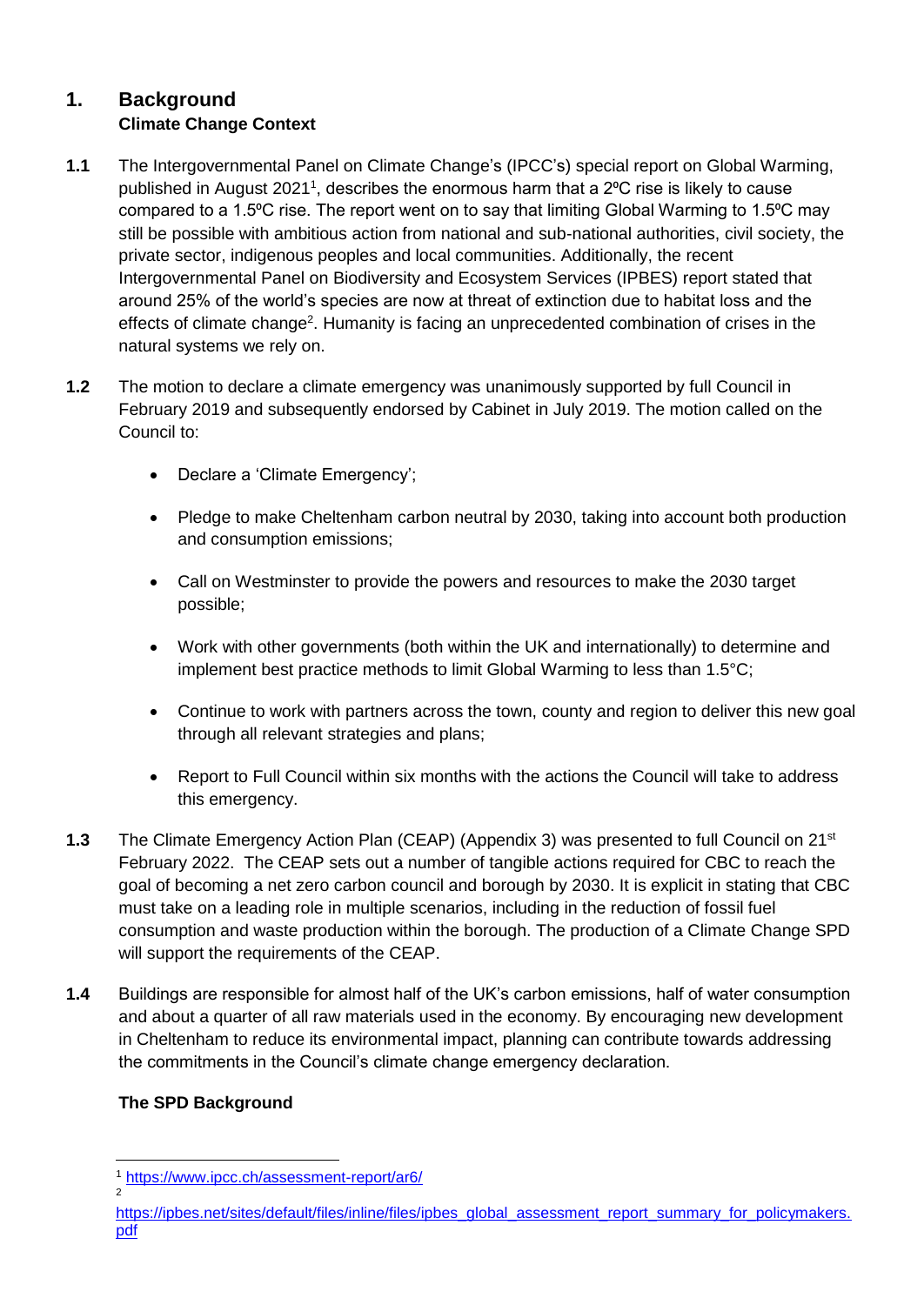- **1.5** CBC, like many local authorities, are frustrated that the planning regulations are not yet fit for purpose nor provide the teeth needed to require mandatory change. The development of this SPD (Appendix 2) will help drive a proactive agenda for sustainable design and construction and help pave the way for future policy changes as our development plans are reviewed.
- **1.6** The SPD cannot introduce new targets that exceed current planning policy, but it can provide practical guidance or direction on how to design and construct new development sustainably and to comply with, or where possible exceed, policy requirements. The SPD will not form part of the development plan but will be an important material consideration in decision-making.
- **1.7** The SPD brings together local, national and international best practice together with case studies that help illustrate practical interventions as part of the development management process and help Cheltenham Borough Council stretch our ambition to drive change.
- **1.8** The SPD incorporates guidance on different aspects of sustainable design and construction, including sections on energy and carbon, climate change adaption, water efficiency, prevention of flooding, pollution, sustainable transport, ecology, biodiversity and achieving net gain, and waste. It also includes a checklist criteria to assist applicants in the process of producing a sustainability statement, to demonstrate how they are responding to climate change and related issues.
- **1.9** This Climate Change Supplementary Planning Document (SPD) has been created to communicate Cheltenham Borough Council's ambitions for all buildings within the borough and how they should respond to the climate change and biodiversity crisis.
- **1.10** The SPD is intentionally ambitious. It goes further than the current adopted policies, but it does so with necessity and purpose. Necessity because we are all in the middle of a climate emergency that needs to be responded to. Purpose because we want to communicate the direction of our future policy, which will be consistent with a zero carbon future, limiting global temperature rises, mitigating the impacts of climate change and limiting biodiversity loss.

#### **SPD Procedure**

- **1.11** The procedure for preparing SPDs is set out in the Town and Country Planning (Local Planning) (England) Regulations 2012. Regulation 12 requires that before a local planning authority can adopt an SPD it has to prepare a statement setting out the persons it consulted when preparing the guidance, a summary of the main issues raised and how those issues have been dealt with in the SPD. There must then be a period of consultation (of not less than four weeks) on the draft SPD and the statement about its preparation.
- **1.12** The current consultation will run for just over 4 weeks between 7 March 2022 and 4 April 2022. Comments received will be considered and inform revisions to the SPD. The final draft will then be presented to Council for formal adoption.

#### **2. Reasons for recommendations**

**2.1** The requirements of reaching net zero carbon by 2030 present a highly complex challenge and will not be achieved through Council action alone. Reducing greenhouse gas emissions will require 'systemic leadership' across multiple sectors, strong communications and behavioural change that will result in adapted lifestyles. As a Council, we have a responsibility to lead in this area, to ensure that Cheltenham plays a pivotal role in meeting this challenge to reduce our local impact on global warming, while also being aware of the major changes in weather-vulnerability and climate-sensitivity that will affect the services we deliver. We also need to acknowledge our role in adapting to an already changed and changing climate and the fundamental leadership role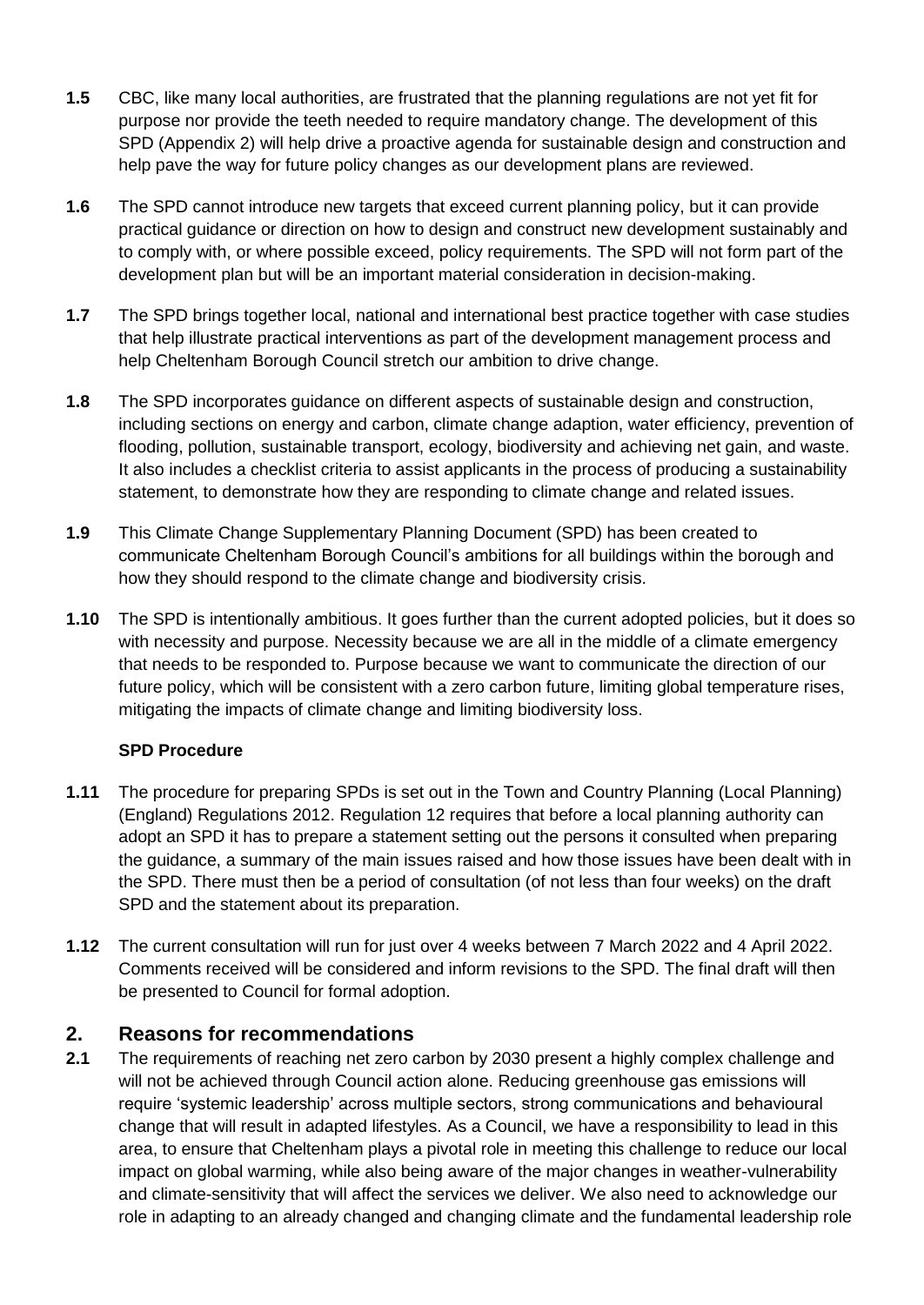the council has in ensuring Cheltenham is fit for the future.

- **2.2** Cheltenham Borough Council declared a climate emergency in 2019 and set an ambitious target to become a net zero Council and Borough by 2030. A number of key work streams are underway; one of these is to approve a Climate Change Supplementary Planning Document.
- **2.3** The SPD will be a valuable document in support of a number of the emerging actions from the CEAP, including:
	- Action 8 under the theme of Buildings & Energy: "…encourage developers to commit to renewable energy by stipulating requirements in a new Supplementary Planning Document (SPD)" (p.18).
	- Action 8 under the theme of Water & Waste: "Leverage the new climate-focussed Supplementary Planning Document to encourage the provision of better waste and recycling facilities in developments." (p.22).

#### **3. Alternative options considered**

**3.1** An alternative option to not produce an SPD was considered. It was determined that any short term gain in officer time would not outweigh the benefits of producing the SPD both in terms of improving outcomes in the planning process and demonstrating the council's commitment to net zero.

#### **4. How this initiative contributes to the corporate plan**

- **4.1** The SPD will support CBC in demonstrating strategic co-ordination across our networks to drive the delivery of the Place Vision.
- **4.2** Setting out the Council's ambitions and expectations for developments in the borough will lead developers, including homeowners, to design buildings that use low carbon construction techniques and maximise nature for increased biodiversity and flood management. This will improve green spaces and enhance the look and feel of the town, encouraging further investment in the area, and meeting Key Priority 2. The SPD's guidance on improving access to developments for active transport options, such as bikes and e-scooters, will impact the demand for improvements to infrastructure used by cyclists and pedestrians, improving air quality and health.
- **4.3** By virtue of the topics covered in the SPD, developers will be directed to improve on site recycling facilities and support more efficient and environmentally friendly waste management. This will achieve a greener environment for residents and businesses in Cheltenham, contributing to Key Priority 3.

#### **5. Consultation and feedback**

- **5.1** The development of the SPD has been informed by informal consultation with several specialist officers, including those from Climate Emergency, Planning, Townscape, Environmental Services, Public Protection teams. Input from appropriate Cabinet Members was garnered early on in the project.
- **5.2** Informal consultation was had with external partners such as the Gloucestershire Local Nature Partnership and their input sought as experts in the field of nature and biodiversity.
- **5.3** The formal four week public consultation will also inform the final draft of the document and will be followed up by a concluding officer review.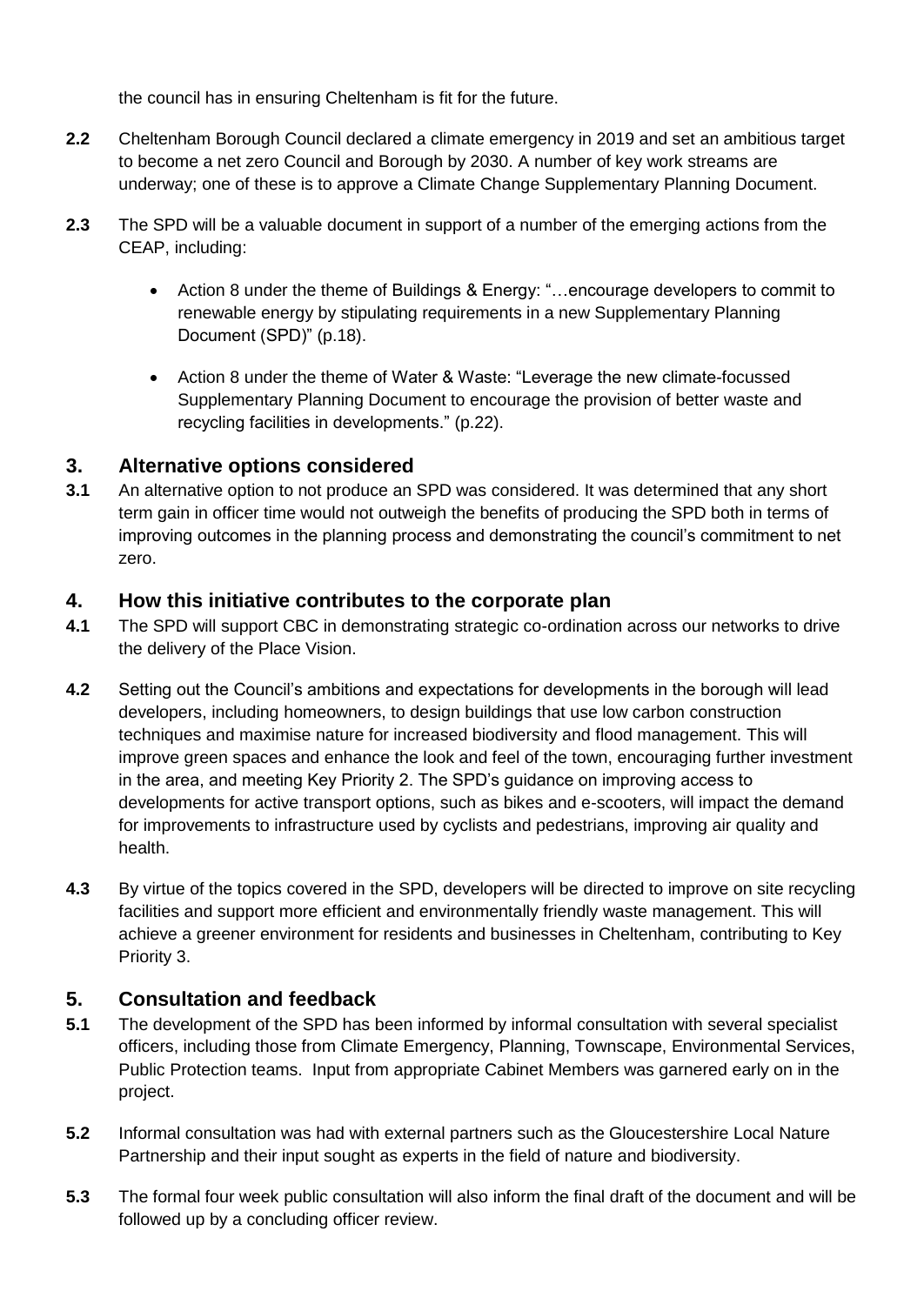### **6. Performance management – monitoring and review**

- **6.1** The results of the consultation will provide an important step in refining the SPD. The responses from all respondents will be taken into account and documented in a statement of consultation.
- **6.2** Following the consultation, any applicable changes will be made to the SPD before its final presentation to Cabinet and formal publication.
- **6.3** It is noted that the intention is for the SPD to be an interim document to drive a proactive agenda for sustainable design and construction and help pave the way for future policy changes as our development plans are reviewed. As policy and legislation from both central Government and the Joint Core Strategy change, the SPD will be reviewed and updated as applicable to reflect such changes.

| <b>Report author</b>          | <b>Contact officer: John Rowley, Planning Policy Team Leader</b><br>john.rowley@cheltenham.gov.uk, 01242 264180 |  |  |  |  |  |  |  |
|-------------------------------|-----------------------------------------------------------------------------------------------------------------|--|--|--|--|--|--|--|
| <b>Appendices</b>             | <b>Risk Assessment</b>                                                                                          |  |  |  |  |  |  |  |
|                               | 2. Draft Climate Change Supplementary Planning Document                                                         |  |  |  |  |  |  |  |
|                               | 3. Climate Emergency Action Plan                                                                                |  |  |  |  |  |  |  |
| <b>Background information</b> | N/A                                                                                                             |  |  |  |  |  |  |  |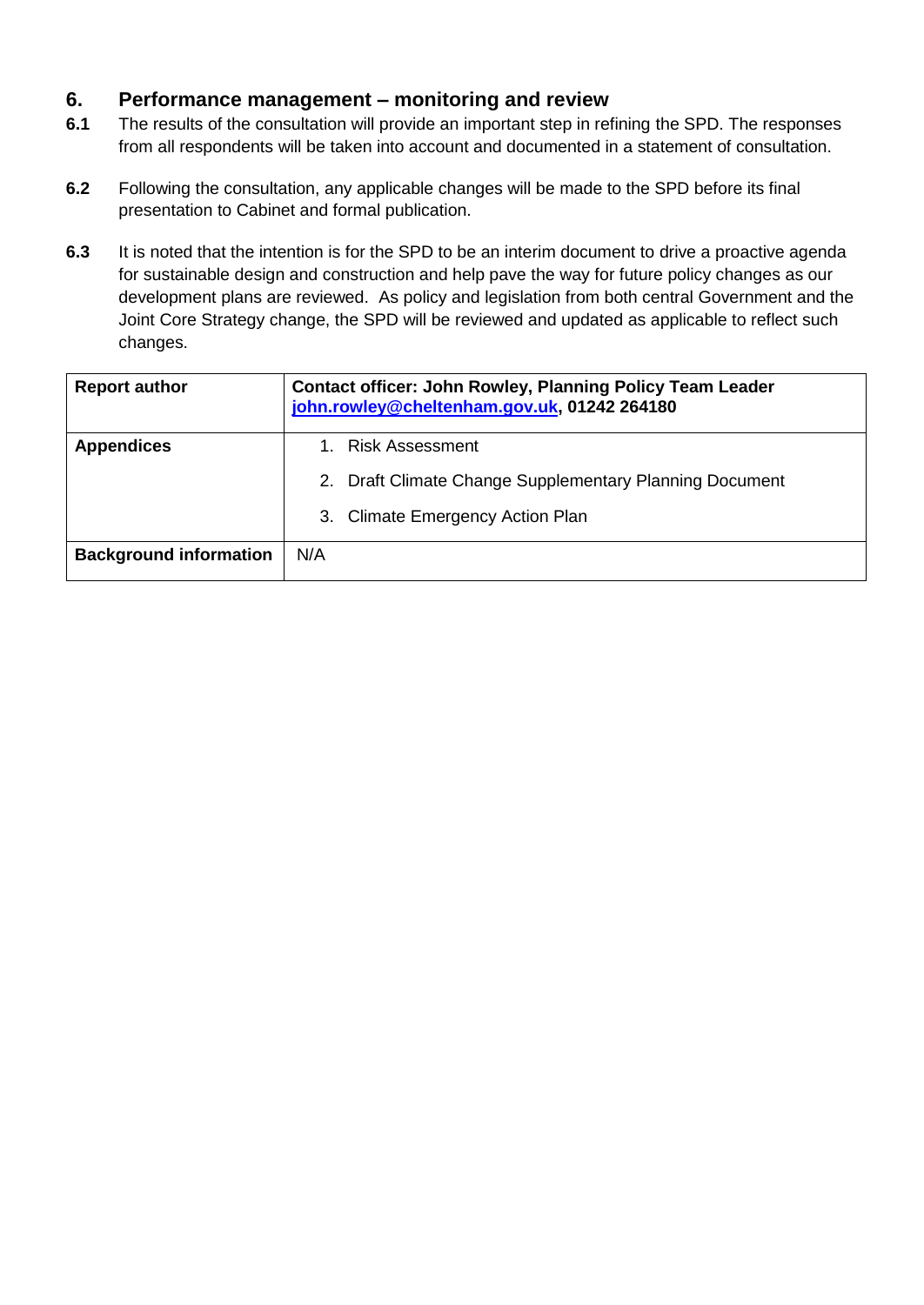## **Risk Assessment** Appendix 1

| The risk            |                                                                                                                                                                                                                                                                                                                    |                      |             | <b>Original risk score</b><br>(impact x likelihood) |                 | <b>Managing risk</b> |                |                                                                                                                                                                                                 |                 |                        |                                        |
|---------------------|--------------------------------------------------------------------------------------------------------------------------------------------------------------------------------------------------------------------------------------------------------------------------------------------------------------------|----------------------|-------------|-----------------------------------------------------|-----------------|----------------------|----------------|-------------------------------------------------------------------------------------------------------------------------------------------------------------------------------------------------|-----------------|------------------------|----------------------------------------|
| <b>Risk</b><br>ref. | <b>Risk description</b>                                                                                                                                                                                                                                                                                            | <b>Risk</b><br>Owner | Date raised | Impact<br>$1-5$                                     | Likeli-<br>hood | <b>Score</b>         | <b>Control</b> | <b>Action</b>                                                                                                                                                                                   | <b>Deadline</b> | Responsible<br>officer | <b>Transferred to</b><br>risk register |
| 1.4                 | If global heating continues<br>unchecked, there will be<br>significant financial<br>implications, including the<br>revenue and capital costs<br>associated with delivering<br>more frequent emergency<br>responses, repairs and                                                                                    | Mike<br>Redman       | 01/02/22    | 5                                                   | $1 - 6$<br>5    | 25                   | Reduce         | Progress identified<br>leadership and<br>mitigation actions<br>within the climate<br>pathway to move the<br>council and the<br>borough towards a net<br>zero carbon emission                    |                 |                        |                                        |
|                     | mitigation actions to<br>respond to the<br>consequences of failing to<br>address carbon emissions.                                                                                                                                                                                                                 |                      |             |                                                     |                 |                      |                | future by 2030.                                                                                                                                                                                 |                 |                        |                                        |
| 1.5                 | If we fail to address our<br>local contribution to global<br>heating, there will be an<br>on-going negative impact<br>on weather patterns which<br>will affect the whole<br>environment, including food<br>and water supply, building<br>and cultural assets,<br>landscape, trees and<br>biodiversity.             | Mike<br>Redman       | 01/02/22    | $\overline{4}$                                      | $\overline{2}$  | 8                    | Reduce         | Progress identified<br>leadership and<br>mitigation actions<br>within the climate<br>pathway to move the<br>council and the<br>borough towards a net<br>zero carbon emission<br>future by 2030. |                 |                        |                                        |
| 1.6                 | If we fail to address our<br>local contribution to global<br>heating, there will be an<br>on-going negative<br>contributory impact<br>affecting human health and<br>wellbeing, as temperatures<br>and other climate-related<br>impacts continue to rise at<br>an unsustainable level.<br>This has the potential to | Mike<br>Redman       | 01/02/22    | 5                                                   | 6               | 30                   | Reduce         | Progress identified<br>leadership and<br>mitigation actions<br>within the climate<br>pathway to move the<br>council and the<br>borough towards a net<br>zero carbon emission<br>future by 2030. |                 |                        | Mike<br>Redman                         |